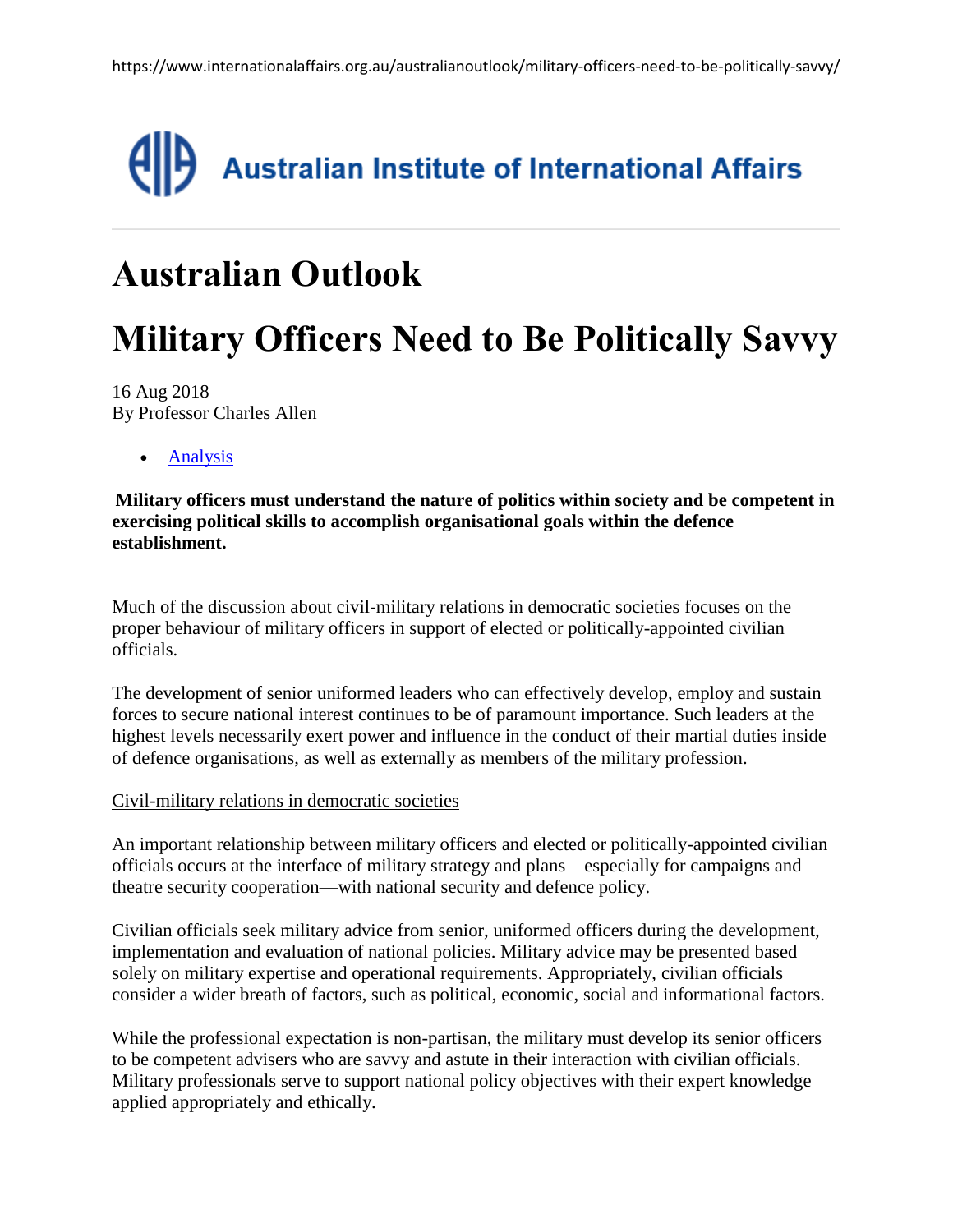Leaders are expected to be competent in getting things done, demonstrating political skill by effectively directing others at work and influencing others to act in ways that enhances one's personal and organisational objectives. An important consideration is how military leaders demonstrate professional competence in the conduct of martial duties. This consideration is inherent in the provision of advice, the development of strategies and plans and the conduct of operations to protect national security interests.

#### Frictions in civil-military relations

Points of friction are inherent in civil-military relations. This is evident in formal statements and unofficial leaks across agencies of the executive branch. Friction may arise when senior military leaders' assessments of threats and risks are different from those of civilian officials. It may be the case that the 'best military advice' is considered but not accepted by their civilian leaders.

In exercising professional authority, military leaders may speak out to provide push-back on current policies and strategies, or seek to shape the discourse on emerging policies and strategies. In the absence of clear policy guidance, they may press for decisions. In any event, they must advocate for resources commensurate with missions and established priorities of their civilian leaders.

#### The military's political behaviour

Risa Brooks, a US civil-military relations scholar and political scientist, offers five categories of political activities by military members of democratic societies:

- Public Appeal: directly influencing the public outside of chain of command
- Grandstanding: threatening to resign in protest of given policy
- Politicking: endorsing political candidate or organisations
- Alliance Building: building civilian-military coalitions on behalf of a policy or program
- Shoulder Tapping: setting the agenda by bringing issues to the attention of politicians and lobbying for issues

Of these categories, politicking by active duty military members is perhaps the most visible and least acceptable. Such actions by retired members, especially retired general and flag officers have garnered attention over the past decades. The threat of resignation as a form of dissent is also a point of contention and viewed as a direct challenge to civilian control of military. As for the remaining three behaviours (public appeal, alliance building and shoulder tapping), they may be less threatening and perceived as necessary for the exercise of military responsibilities. US defence policy, however, explicitly prohibits its personnel from encouraging citizens to solicit members of congress on legislative matters or from lobbying for funding not included in the president's budget request.

These political activities occur at the interface of senior military officers with civilians outside the defence enterprise. Senior officers also need to be effective within defence organisations to build teams, lead groups, and manage units.